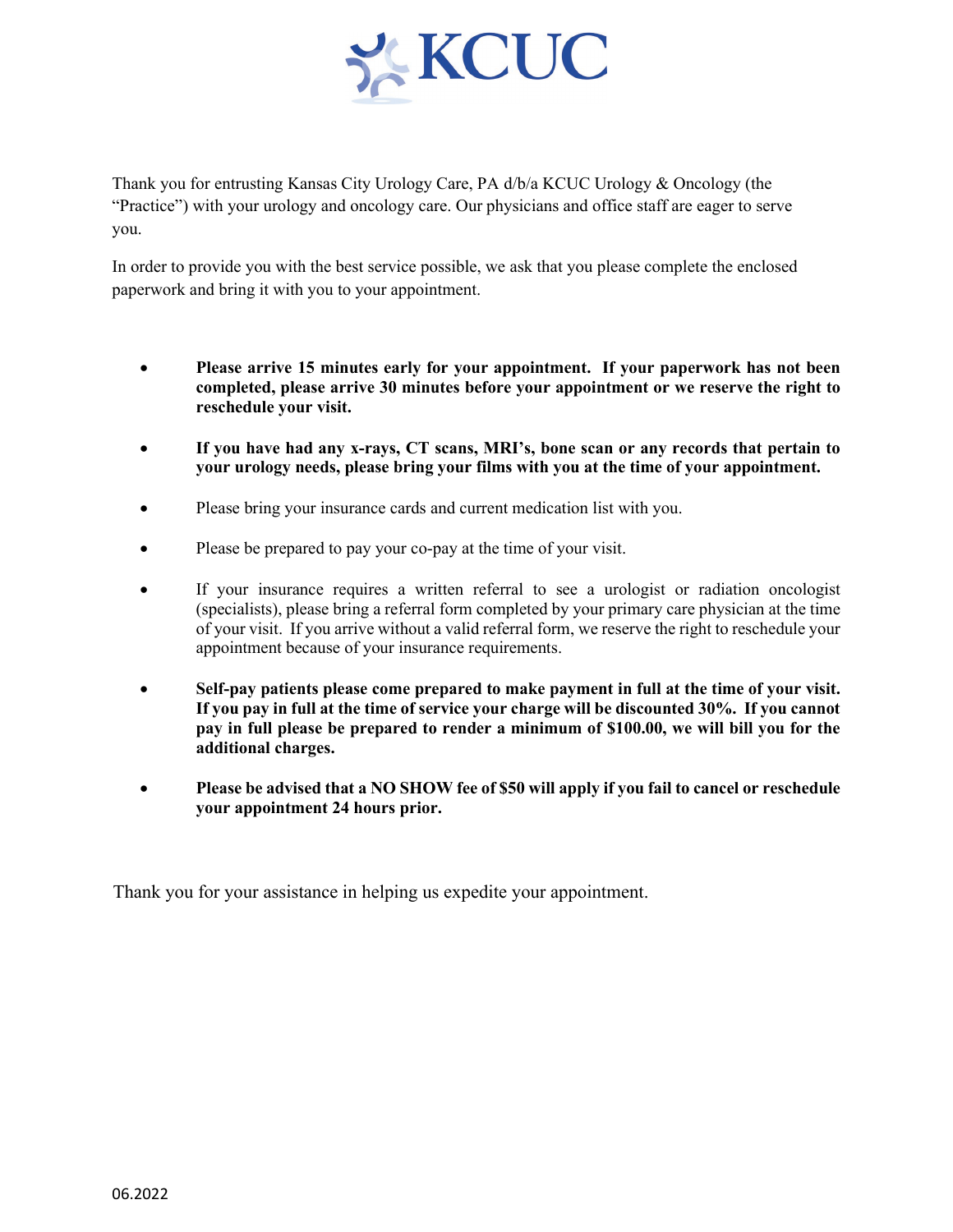

# **Patient Financial Policy**

Thank you for choosing Kansas City Urology Care, PA as your urology and radiation oncology health care provider. We are committed to providing you with the highest quality medical care, in a supportive, empathetic, and respectful manner. If you have special needs, we are here to work with you.

The following information is provided to avoid any misunderstanding or disagreement concerning payment for professional services. Your clear understanding of our "Patient Financial Policy" is important to our professional relationship. Please ask if you have any questions about our fees, our policies, or your responsibilities. Carefully review the following information and return this form to us with your signature and today's date.

### **Insurance**

It is the patient's responsibility to provide the clinic with current insurance information since our Practice participates with a variety of insurance plans. **Your insurance policy is a contract between you and your insurance company.** We consider an insurance card similar to a credit card because you are asking us to bill another party (your insurance) for charges for the services you have been provided.

As a courtesy, we will file your claims for you. However, we will not become involved in disputes between you and your insurance carrier. This includes, but is not limited to, deductibles, co-payments, non-covered charges and "usual and customary" charges. We will supply information as necessary. **You are ultimately responsible for the timely payment of your account.**

**If we DO participate with your insurance company**, all services performed in our office will be submitted to them, unless we have received prior notification of non‐covered services. All copays and deductibles are the patient's responsibility. Copays are due at the time of service.

**If we DO NOT participate with your insurance company**, we will file the insurance claim and accept the payment, but we will not accept the contractual adjustment. That balance will be the patient's responsibility and any balances that are not covered will be the patient's responsibility.

**Not all services are a covered benefit in all contracts.** Some insurance companies arbitrarily select certain services they will not cover. It is your responsibility to know if a certain procedure is not covered, please check your insurance handbook.

It is your responsibility to bring any required referrals for treatment at, or prior to the visit. If you do not have the referral, your visit may be rescheduled, or you may be financially responsible.

# **Copays**

Your insurance company requires us to collect copayments at the time of service. Waiver of copayments may constitute fraud under state and federal law. Please help us in upholding the law by paying your copayment at each visit. For your convenience we accept cash, check, or credit card (MasterCard, VISA, AMEX or DISC). If you do not bring proper payment to your visit, you may be asked to reschedule your appointment except in the case of a medical emergency.

# **Patients with NO Medical Insurance**

If you do not have group or individual medical insurance, payment for professional services is expected at the time of service. As a courtesy, the Practice offers a 30% discount of billed charges, to anyone with no insurance if paid at the time of service. This discount is available **ONLY ON** the actual date of service.

If unable to pay at the time of service, at the discounted rate (30% of billed charges), we require a \$100 down‐payment toward all billed services, which will be at the full fee amount. If you have questions, we recommend that you contact our billing department (913‐341‐7985) prior to your appointment.

# **Waiver of Patient Responsibility**

It is the policy of the Practice to treat all patients in an equitable fashion related to account balances. The Practice will not waive, fail to make reasonable collection efforts, or discount copayments, coinsurance, deductibles, or other patient financial responsibility unless such action would be in accordance with state and federal law, as well as participating agreements with payers. Full or partial financial responsibility may only be waived in accordance with the Kansas City Urology Care, PA Charity Care Policy.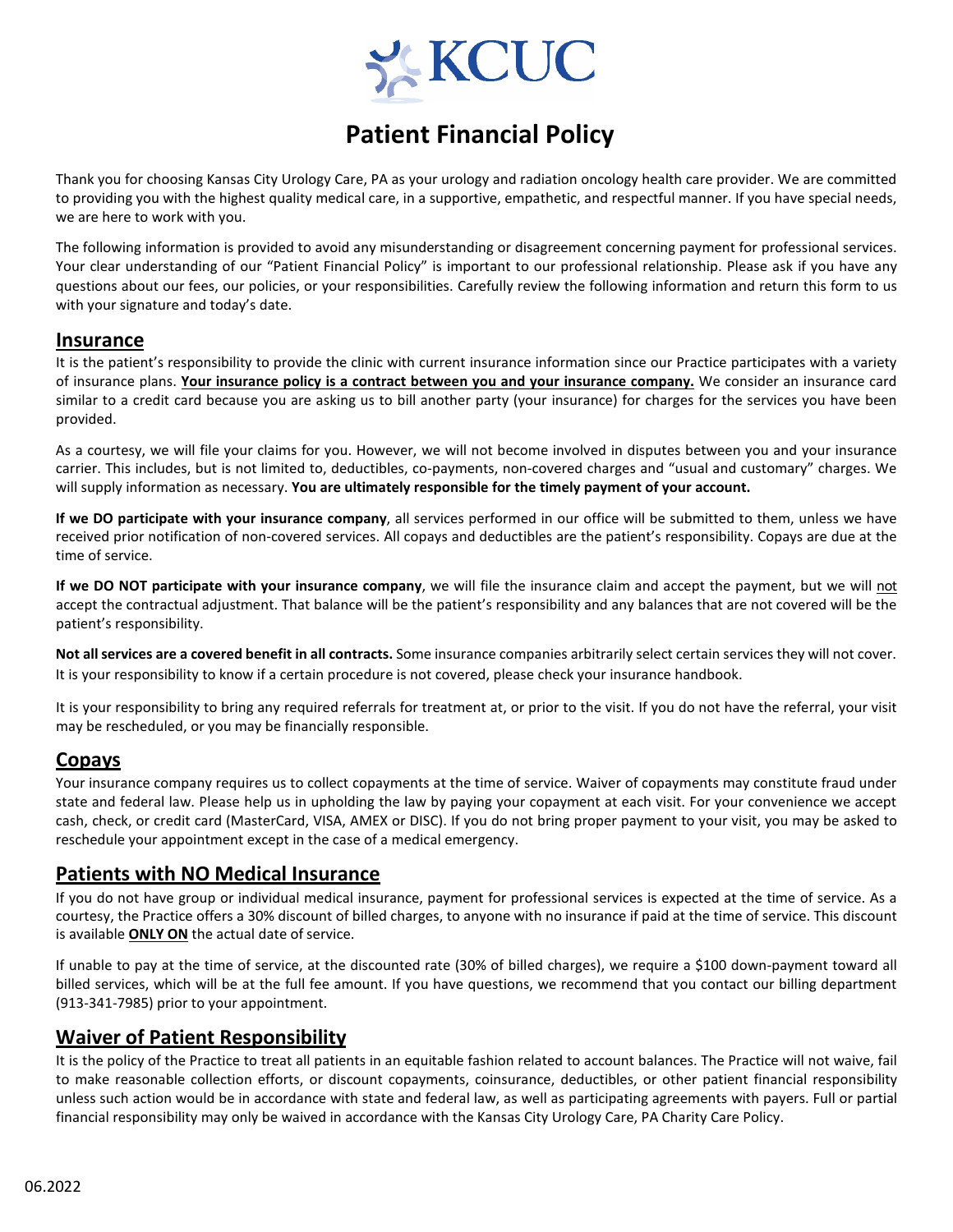# **Un‐Paid Balances & Payment Arrangements**

If your insurance company has not paid the balance in full or you are unable to pay the balance in full, you will receive a statement notifying you of the amount due, you may call our billing office at (913)341‐7985 to set up payment arrangements if necessary. If you fail to make payment in full, within 120 days, for the services that are rendered to you, your outstanding balance may be considered for further collection activity.

# **Late Arrivals**

A late arrival, not considered to be the responsibility of Kansas City Urology Care, PA, will be registered and worked into the schedule as soon as possible. If the patient is more than 30 minutes late, the appointment may be rescheduled.

### **No‐Shows**

Kansas City Urology Care, PA may charge a \$50 "no‐show" fee in the event that you do not show for your appointment and in which you do not cancel or reschedule with 24 hours' notice. This will be applied to your account.

# **Returned Checks**

The charge for a returned check is \$30 payable by cash or money order. This will be applied to your account in addition to the insufficient funds amount. You may be placed on a "Cash Only" basis following any returned check.

# **Minors**

Our Practice does not treat minors without the presence of a parent(s) or guardian(s). If the patient is a minor (under 18 years of age), the parent(s) or guardian(s) is responsible for full payment and will receive the billing statements.

# **Divorce Decrees**

Kansas City Urology Care, PA is not party to any divorce decrees, so any outstanding balance is still the responsibility of the patient or the legal guarantor of the patient, in the case of a minor.

# **Special Form Fees**

If you require any special forms to be completed (for example; FMLA, Work Comp or Disability) by a physician, the patient/guarantor will be responsible for any fees related to the service.

# **Medical Record Copies**

Your medical record is the property of Kansas City Urology Care, PA. If you would like to request a copy of your medical records, for yourself or to be mailed to another provider, please contact your physician's office to obtain the proper Medical Records Request form.

Under the Health Insurance Portability and Accountability Act of 1996 (HIPAA) a reasonable cost‐based fee pursuant to 45 CFR 164.524 may be charged to provide copies of your medical records. There are several ways that you can request access to your medical records. You may request them directly from Kansas City Urology Care, PA. We also utilize an outside vendor called MediCopy to provide access to medical records and you can make a request directly to MediCopy through its website at https://medicopy.net/.

Kansas City Urology Care, PA must emphasize that as healthcare providers, our relationship is with you, not your insurance company. While filing the insurance claims is a courtesy we extend to our patients, all charges are strictly your responsibility from the time services are rendered. Therefore, it is often necessary for you to inquire and explore your benefits with your insurance carrier. We do realize that temporary financial problems may affect timely payment, but if such problems do arise, we encourage you to contact us promptly for assistance in the management of your account at 913‐341‐7985.

Kansas City Urology Care, PA believes that a good patient-to-physician relationship is based upon understanding and good communication. Thank you for understanding our "Patient Financial Policy". We appreciate the opportunity to provide you with your urology and radiation oncology care. Your assistance and cooperation will be most appreciated.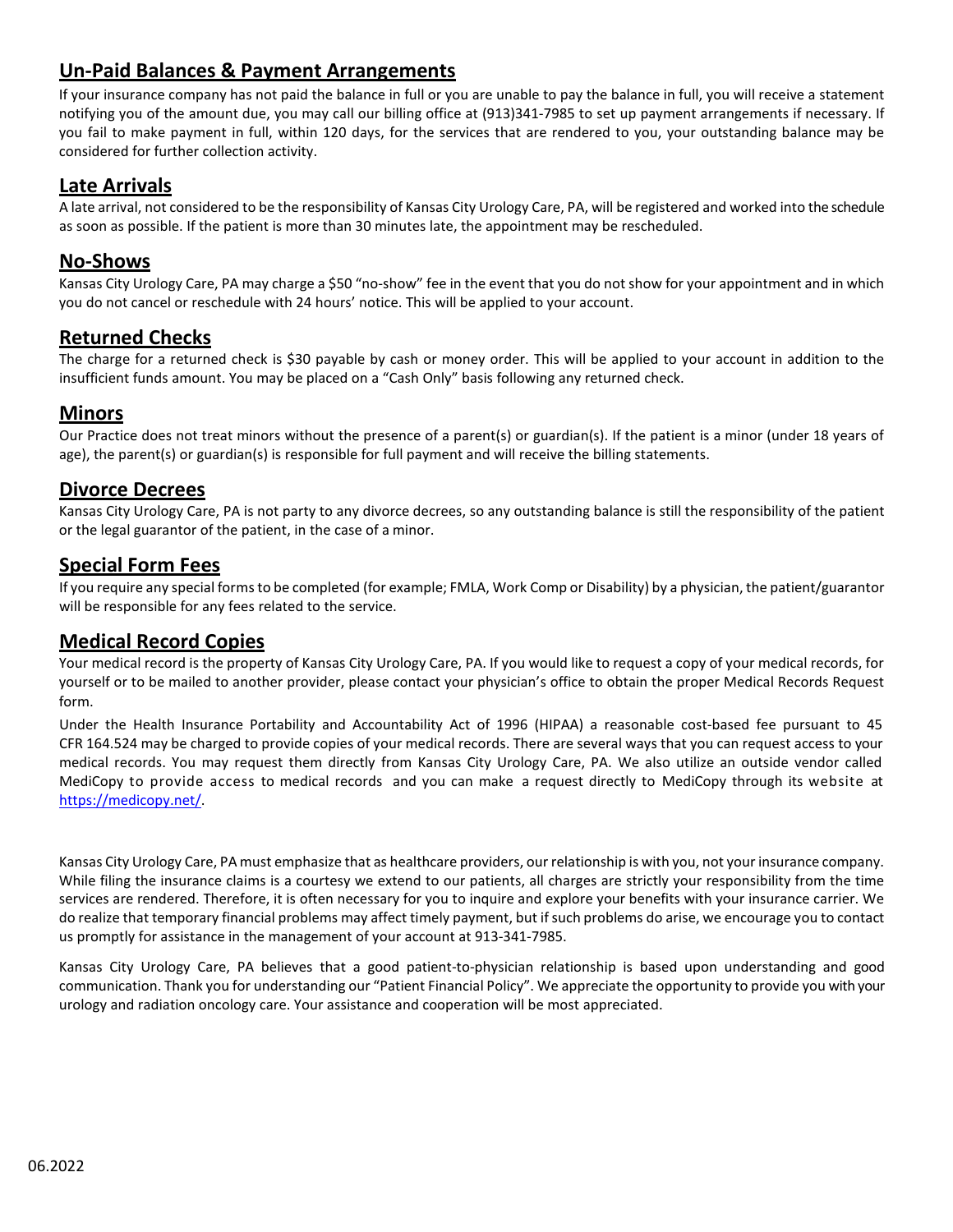

**If you're a new patient, please circle one of the following to help us know how you heard about KC Urology:**

| <b>PCP</b><br>Social Media TV Billboard<br>Radio<br>Other___________                                                               | Date: _______________________                                                    |  |  |
|------------------------------------------------------------------------------------------------------------------------------------|----------------------------------------------------------------------------------|--|--|
| <b>PATIENT INFORMATION</b>                                                                                                         |                                                                                  |  |  |
|                                                                                                                                    |                                                                                  |  |  |
|                                                                                                                                    |                                                                                  |  |  |
| Male or Female (circle one) Social Security #: _________________________ Marital Status S__M__LP__D__W__ No. of Children: ________ |                                                                                  |  |  |
| Race (circle one): White Black/African American Asian                                                                              | American Indian Multiracial Other<br>Decline to Specify                          |  |  |
| Ethnicity (circle one): Hispanic<br>Not Hispanic                                                                                   | Other Decline to Specify Preferred Language: ___________________________________ |  |  |
|                                                                                                                                    |                                                                                  |  |  |
|                                                                                                                                    |                                                                                  |  |  |
|                                                                                                                                    |                                                                                  |  |  |
|                                                                                                                                    |                                                                                  |  |  |
|                                                                                                                                    |                                                                                  |  |  |
|                                                                                                                                    |                                                                                  |  |  |
|                                                                                                                                    |                                                                                  |  |  |
| <i><b>Insurance</b></i>                                                                                                            |                                                                                  |  |  |
|                                                                                                                                    |                                                                                  |  |  |
|                                                                                                                                    |                                                                                  |  |  |
| Is this patient covered under a COBRA policy?                                                                                      |                                                                                  |  |  |
| Is this service related to a Work Comp accident or an Auto accident?                                                               | If yes, you will be provided additional forms                                    |  |  |
|                                                                                                                                    |                                                                                  |  |  |
|                                                                                                                                    |                                                                                  |  |  |
|                                                                                                                                    |                                                                                  |  |  |
|                                                                                                                                    |                                                                                  |  |  |
|                                                                                                                                    |                                                                                  |  |  |
|                                                                                                                                    |                                                                                  |  |  |
| <b>Emergency PATIENT SPOUSAL / PARENT CONTACT INFORMATION</b>                                                                      |                                                                                  |  |  |
| Name:<br><u> 1989 - Johann Barbara, martxa alemaniar argumento de la contrada de la contrada de la contrada de la contrada</u>     |                                                                                  |  |  |
| 06.2022                                                                                                                            |                                                                                  |  |  |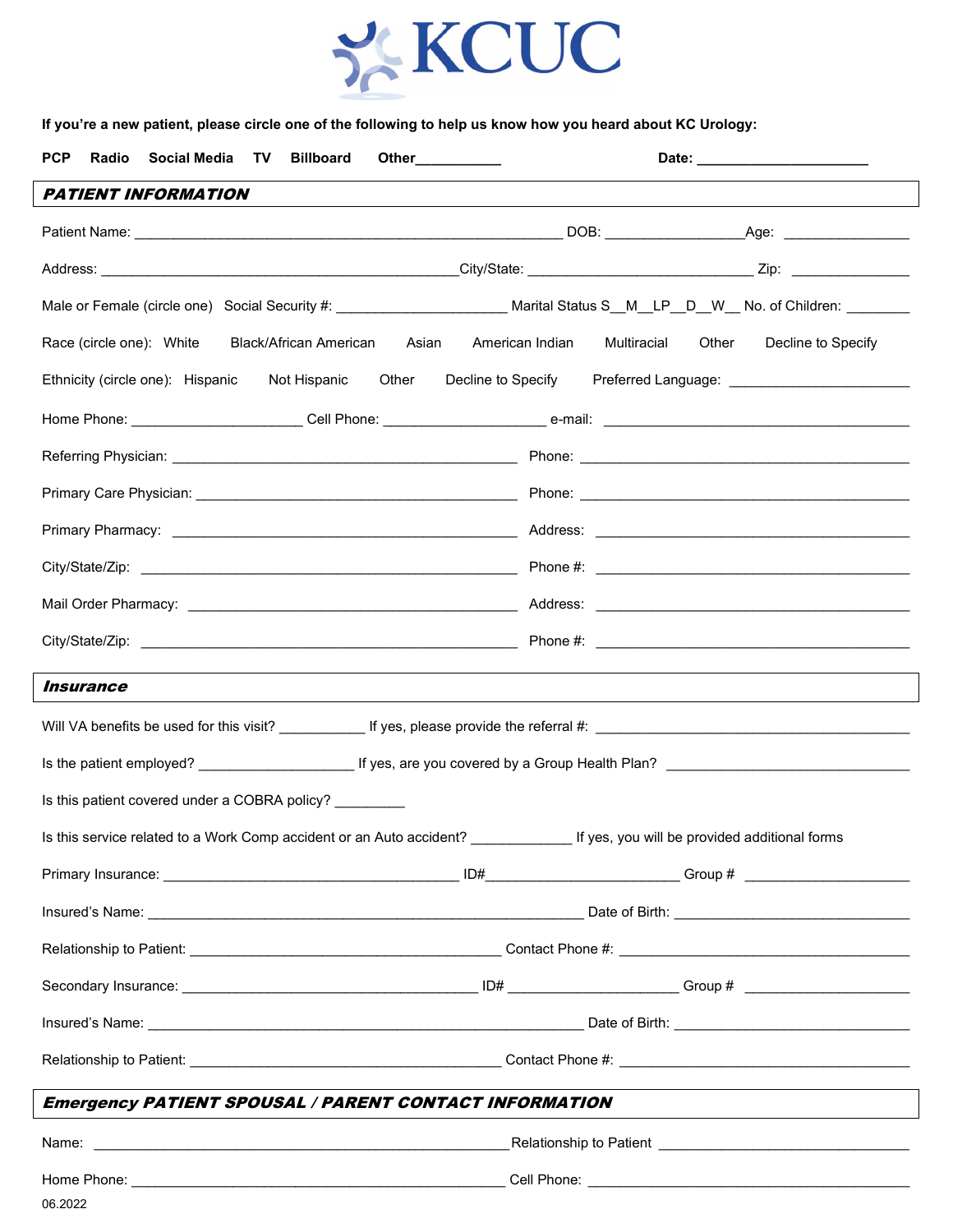#### \_\_\_\_\_\_\_\_\_\_\_\_\_\_\_\_\_\_\_\_\_\_\_\_\_\_\_\_\_\_\_\_\_\_\_\_\_\_\_\_\_\_\_\_\_\_\_\_\_\_\_\_ (Patient Name)

### **INSURANCE CONSENT**

I hereby authorize release of information to my insurance companies and payments to be made directly to my physicians. This form may be used for all of my insurance companies, and I authorize this Practice to act as my agent to help me secure payment from my insurance companies.

### **MEDICAL RECORDS RELEASE AUTHORIZATION**

I authorize Kansas City Urology Care, PA to release to the appropriate person, corporation, or other entity any diagnostic and therapeutic information (including any treatment for alcohol or drug abuse and any psychiatric or psychological treatment) as may be necessary to determine health care benefits entitlement for me under any insurance policy or other type of health care benefits plans or as may be appropriate for the purpose of analysis or research regarding reimbursement of doctors and other health care providers. I authorize Kansas City Urology Care, PA to process payment claims for health care services provided to me. I agree to cooperate and execute such other authorizations and releases for the above purposes as deemed necessary by Kansas City Urology Care, PA upon the Practice's request. The Practice may utilize information in my medical record that is necessary for research for quality improvement purposes.

### **NOTICE OF PRIVACY PRACTICES**

As required by the Privacy Regulations set forth in the Health Insurance Portability & Accountability Act of 1996 (HIPAA), Kansas City Urology Care, PA has made available its Notice of Privacy Practice (Notice) to me, which describes how a patient's health information is used and shared. I acknowledge the Practice has offered to provide me with access to its Notice in paper copy or by email, in whichever manner of delivery that I prefer. The Notice is also available [www.kcuc.com/wp-content/uploads/2020/11/KCUC-Notice-of-Privacy-Practices-November-2020.pdf.](http://www.kcuc.com/wp-content/uploads/2020/11/KCUC-Notice-of-Privacy-Practices-November-2020.pdf) I understand that Kansas City Urology Care, PA has the right to change this Notice at any time, and if the Notice changes, a current copy may be obtained by contacting Kansas City Urology Care, PA or by visiting the Kansas City Urology Care, PA website.

### **USE OF CONTACT INFORMATION; TELEPHONE CONSUMER PROTECTION ACT (TCPA) Initials**

I have reviewed Kansas City Urology Care, PA's Notice of Privacy Practices (Notice) where it discusses how the Practice may use my contact information. By signing below, I agree that the Practice, along with its affiliates and vendors, may call or text me as set forth in the Notice, including, but not limited to, using an automated telephone dialing system and/or an artificial voice. I further understand that I can opt out at any time by notifying the Practice and/or the affiliate/vendor. **I wish to opt out and have initialed above.**

### **FINANCIAL POLICY & PAYMENT GUARANTEE**

I have read and fully understand the financial policy set forth by Kansas City Urology Care, PA, at www.kcuc.com/resources/patient-financial-policy/, and I agree to the terms of this financial policy. I agree that the terms of the financial policy may be amended by the Practice at any time without prior notification to me, the patient. I understand that, in consideration of the services rendered to me, I am subject to all attorney fees, collection charges, and any other changes incurred if my portion of the bill is not paid when due.

### **DME WARRANTY COVERAGE**

I understand Kansas City Urology Care, PA honors all warranties of manufacturers of the equipment the Practice provides.

### **MEDICARE BENEFITS CONSENT**

If I am covered by Medicare, I certify that the information given in applying for payment under Title XVIII of the Social Security Act is correct. I authorize any holder of medical or other information about me to release to the Social Security Administration or its intermediaries or carriers any information needed for this or a related Medicare claim. I request that payment of authorized benefits be made on my, as the patient's, behalf. I assign the benefits payable for physician services to the physician or organization furnishing the services or authorize such physician or organization to submit claim to Medicare for payment to the patient.

### **CHECKEDUP**

I understand that my physician may utilize an interactive patient engagement platform called CheckedUp. This platform allows my physician to send me emails with patient education and other information that may be relevant to my care. **NOTE THIS EMAIL WILL NOT BE ENCRYPTED AND MAY BE AT RISK FOR INADVERTENT DISCLOSURE. BY PROVIDING YOUR EMAIL ADDRESS, YOU ACCEPT THIS RISK.** 

Patient/Legal Representative Signature: Date: Date: Date: Date: Date: Date: Date: Date: Date: Date: Date: Date: Date: Date: Date: Date: Date: Date: Date: Date: Date: Date: Date: Date: Date: Date: Date: Date: Date: Date: Da

Print Name: Note and the extreme of the extreme of the extreme of Relationship to Patient: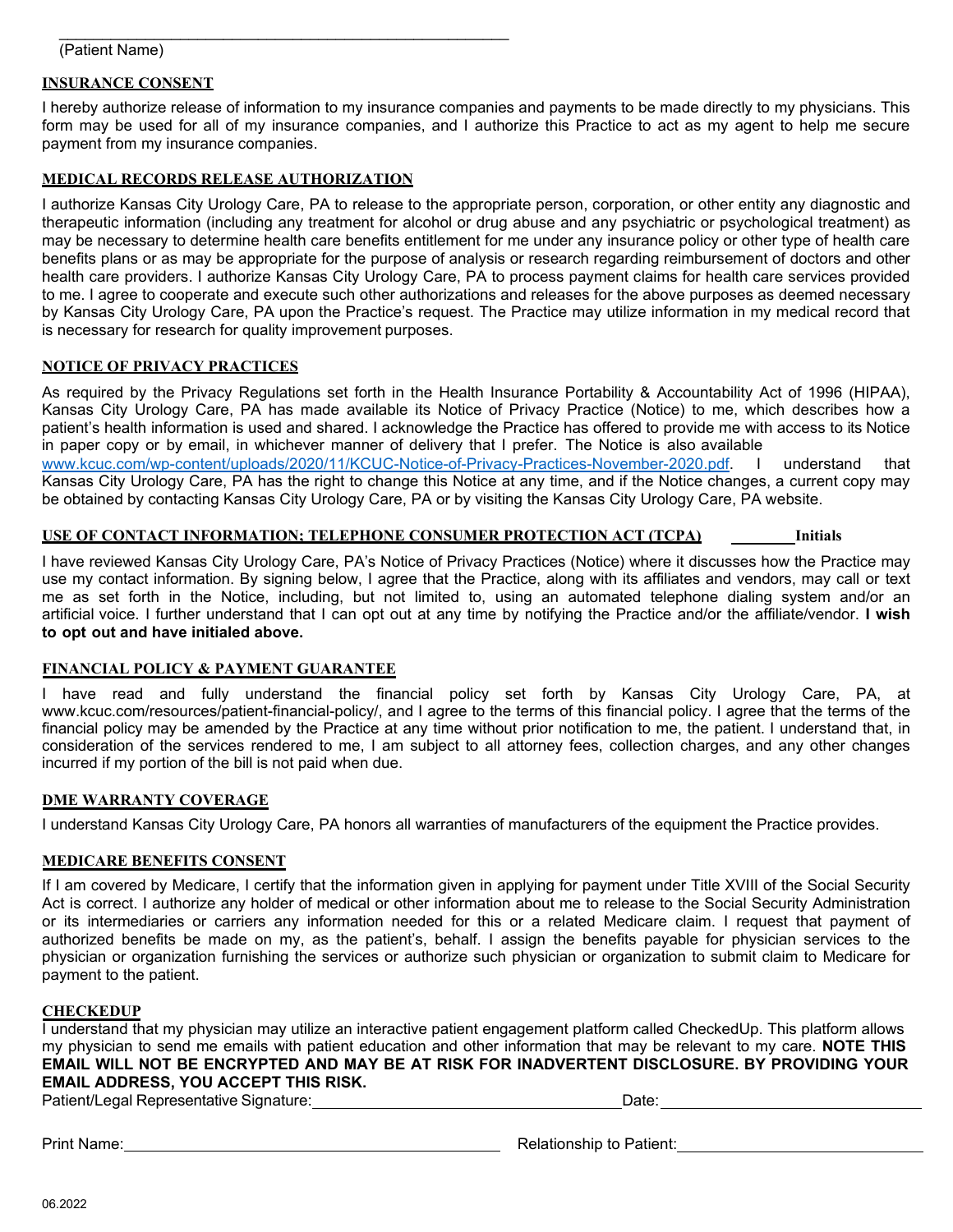### **Authorization to Disclose Protected Health Information (PHI) Please Print**

|                        | Today's Date:                                                                                                                                                                                                                                                                                                                                                                                                                                                                                                                                                                                                                                                                                                                                      |  |  |  |  |
|------------------------|----------------------------------------------------------------------------------------------------------------------------------------------------------------------------------------------------------------------------------------------------------------------------------------------------------------------------------------------------------------------------------------------------------------------------------------------------------------------------------------------------------------------------------------------------------------------------------------------------------------------------------------------------------------------------------------------------------------------------------------------------|--|--|--|--|
|                        |                                                                                                                                                                                                                                                                                                                                                                                                                                                                                                                                                                                                                                                                                                                                                    |  |  |  |  |
|                        |                                                                                                                                                                                                                                                                                                                                                                                                                                                                                                                                                                                                                                                                                                                                                    |  |  |  |  |
|                        |                                                                                                                                                                                                                                                                                                                                                                                                                                                                                                                                                                                                                                                                                                                                                    |  |  |  |  |
|                        |                                                                                                                                                                                                                                                                                                                                                                                                                                                                                                                                                                                                                                                                                                                                                    |  |  |  |  |
| $\Box$                 | Describe the information you approve disclosure of:<br>All aspects of my healthcare as allowed to me under applicable law                                                                                                                                                                                                                                                                                                                                                                                                                                                                                                                                                                                                                          |  |  |  |  |
|                        | To whom you approve disclosure (spouse, family, friend, etc.) * Indicates Required Field                                                                                                                                                                                                                                                                                                                                                                                                                                                                                                                                                                                                                                                           |  |  |  |  |
|                        |                                                                                                                                                                                                                                                                                                                                                                                                                                                                                                                                                                                                                                                                                                                                                    |  |  |  |  |
|                        |                                                                                                                                                                                                                                                                                                                                                                                                                                                                                                                                                                                                                                                                                                                                                    |  |  |  |  |
|                        |                                                                                                                                                                                                                                                                                                                                                                                                                                                                                                                                                                                                                                                                                                                                                    |  |  |  |  |
|                        |                                                                                                                                                                                                                                                                                                                                                                                                                                                                                                                                                                                                                                                                                                                                                    |  |  |  |  |
|                        |                                                                                                                                                                                                                                                                                                                                                                                                                                                                                                                                                                                                                                                                                                                                                    |  |  |  |  |
|                        |                                                                                                                                                                                                                                                                                                                                                                                                                                                                                                                                                                                                                                                                                                                                                    |  |  |  |  |
|                        |                                                                                                                                                                                                                                                                                                                                                                                                                                                                                                                                                                                                                                                                                                                                                    |  |  |  |  |
|                        |                                                                                                                                                                                                                                                                                                                                                                                                                                                                                                                                                                                                                                                                                                                                                    |  |  |  |  |
| $\bullet$<br>$\bullet$ | I understand by completing this authorization, you are authorizing KCUC physicians and staff to leave a message<br>on an answering machine, voicemail or with a specified individual, which may include sensitive information<br>and/or PHI. You may specify what information is left and with whom by noting the information above.<br>I understand that I still have a right to access my PHI as allowed under applicable law.<br>I understand that I may revoke this authorization at any time. I understand that if I revoke this authorization, I<br>must do so in writing and present my written authorization to KCUC. I understand that my revocation will not<br>apply to information already released in response to this authorization. |  |  |  |  |
|                        | Signature of Patient or Legal Representative: ___________________________________                                                                                                                                                                                                                                                                                                                                                                                                                                                                                                                                                                                                                                                                  |  |  |  |  |
|                        |                                                                                                                                                                                                                                                                                                                                                                                                                                                                                                                                                                                                                                                                                                                                                    |  |  |  |  |
|                        | Address and Phone Number of Legal Representative:                                                                                                                                                                                                                                                                                                                                                                                                                                                                                                                                                                                                                                                                                                  |  |  |  |  |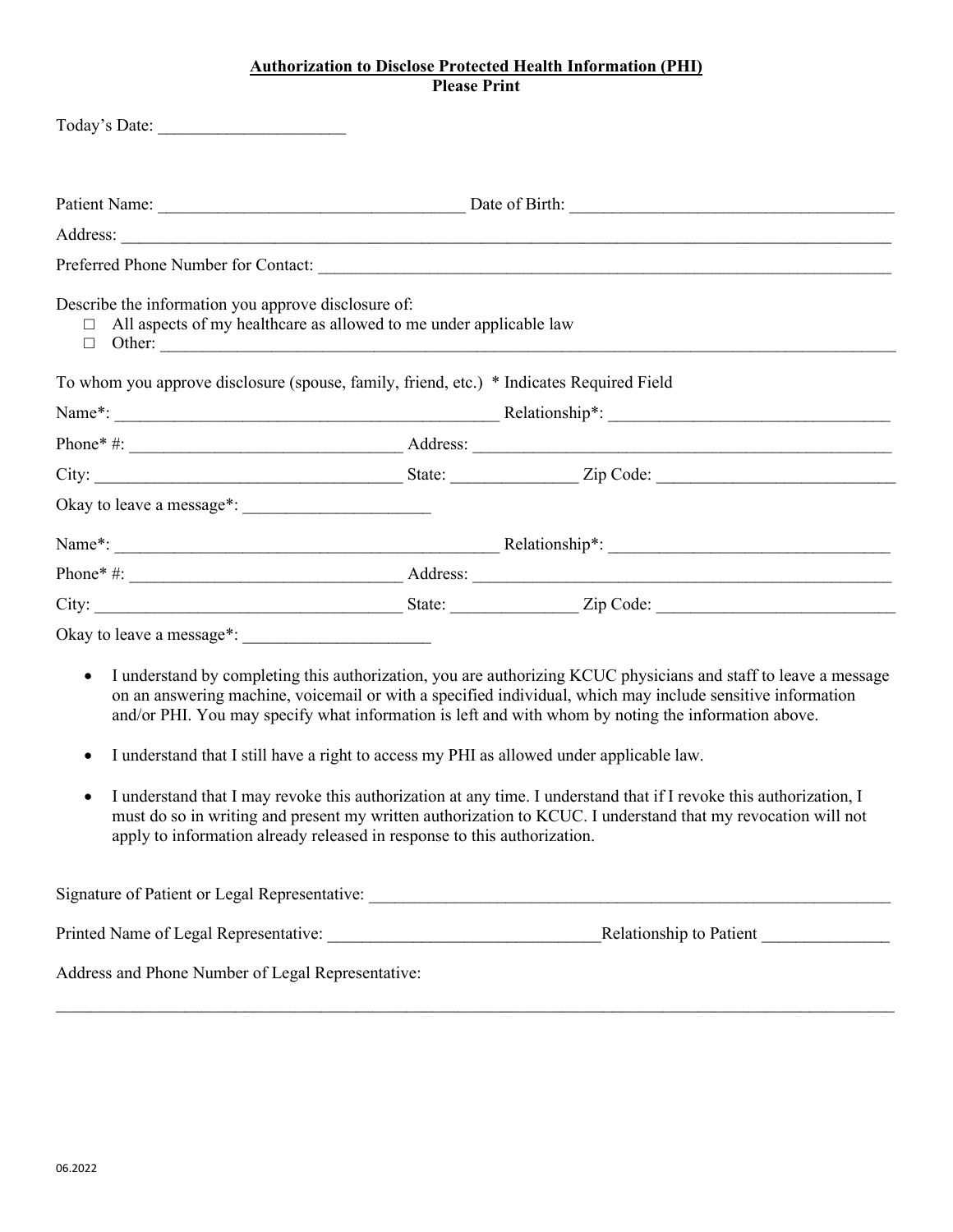

# **Patient History Form for Use with EMR**

*This is a confidential record and will be kept in your electronic patient chart. Information contained here will not be released to anyone without your authorization.*

| <b>ALLERGIES/REACTIONS TO ANY MEDICATION OR FOOD:</b>                                                                                         |                                                    |
|-----------------------------------------------------------------------------------------------------------------------------------------------|----------------------------------------------------|
|                                                                                                                                               |                                                    |
| <b>LIST CURRENT MEDICATIONS</b>                                                                                                               | (include over the counter items such as aspirin)   |
| <b>MEDICATION/DOSAGE</b>                                                                                                                      | <b>MEDICATION/DOSAGE</b>                           |
|                                                                                                                                               | 6.                                                 |
| 2. $\overline{\phantom{a}}$                                                                                                                   |                                                    |
|                                                                                                                                               |                                                    |
| 3.                                                                                                                                            | 8.                                                 |
| 4.                                                                                                                                            |                                                    |
|                                                                                                                                               | 10.                                                |
| Are you required to take antibiotics with dental work?<br>PAST SURGICAL HISTORY - Check previous surgeries & provide date                     | N<br>Y<br>(if nothing marked then NONE APPLY)      |
| Bladder augmentation____________________________                                                                                              |                                                    |
|                                                                                                                                               |                                                    |
|                                                                                                                                               |                                                    |
|                                                                                                                                               |                                                    |
|                                                                                                                                               |                                                    |
|                                                                                                                                               |                                                    |
|                                                                                                                                               |                                                    |
|                                                                                                                                               | Cholecystectomy___________________________________ |
|                                                                                                                                               |                                                    |
| List type of Laparoscopy                                                                                                                      |                                                    |
|                                                                                                                                               |                                                    |
|                                                                                                                                               |                                                    |
|                                                                                                                                               |                                                    |
| Percutaneous nephrolithotomy<br>and the component contracts are perfected as a percent of the contract of the contract of the contract of the |                                                    |
| Kidney Stone Removal <b>Constant Constant Constant Constant Constant Constant Constant</b>                                                    |                                                    |
|                                                                                                                                               |                                                    |
| __Ureteroscopy-stent_________________________________                                                                                         |                                                    |